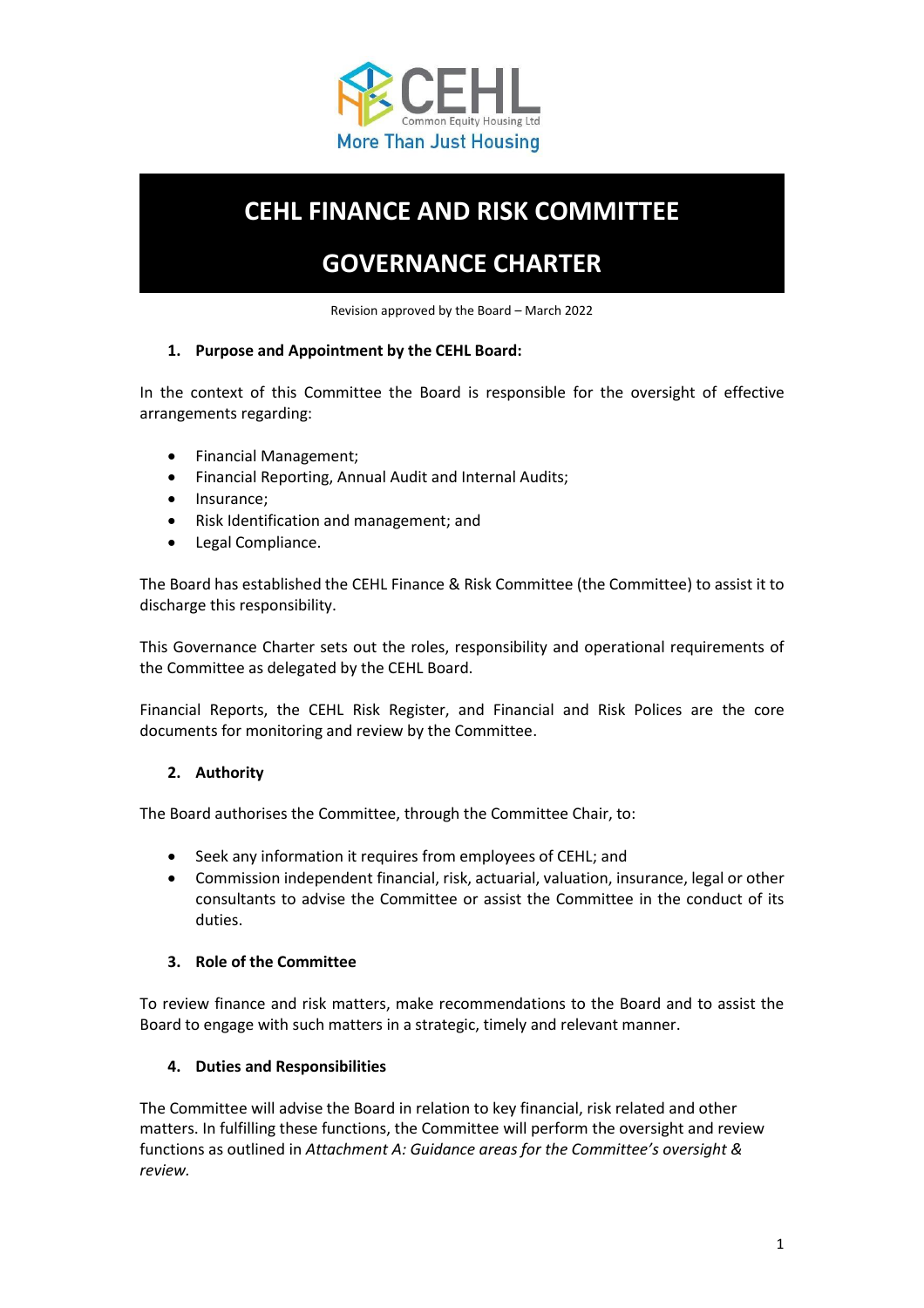

#### **5. Membership, Quorum and Decision Making**

The Committee is a formally approved committee of the Board and will comprise at least **five** Committee Members each holding one Committee Voting Right:

- Not less than **two** Non-Executive Directors of the Board (one whom will be Chair of the Committee or delegated to act as temporary Chair of the Committee);
- Appointed by the Committee, CEHL Members or external individuals who are experienced in finance and risk matters;
- CEHL's Managing Director; and
- CEHL's Corporate Director.

A quorum of the Committee shall be at least three Committee Members, one of who must be a Non-Executive Director of the Board.

CEHL's Board Chair is an ex-officio member of the Committee and is entitled to attend any or all Committee meetings and had a vote if attending. Any CEHL Director not a member of the Committee shall be entitled to attend meetings as an observer.

The Committee will meet at least **four** times per year and more often as considered necessary.

Membership of the Committee will be reviewed on an annual basis at the CEHL Board Meeting following the AGM.

Each member of the Committee shall have one vote. Resolutions will be decided by majority voting. Equal votes shall mean the resolution is lost.

Recommendations to the CEHL Board will be considered at the next Board meeting following the Committee meeting or via out of session or circular resolution.

#### **6. Invitees**

The Manager – Corporate Finance (who shall be responsible for the secretariat function of the Committee) and the Corporate Finance Team Leader will attend Committee meetings for relevant sessions as requested.

The Committee may at its discretion decide to meet without CEHL employees present.

The Committee may at its discretion request other employees and/or consultants attend the Committee Meeting.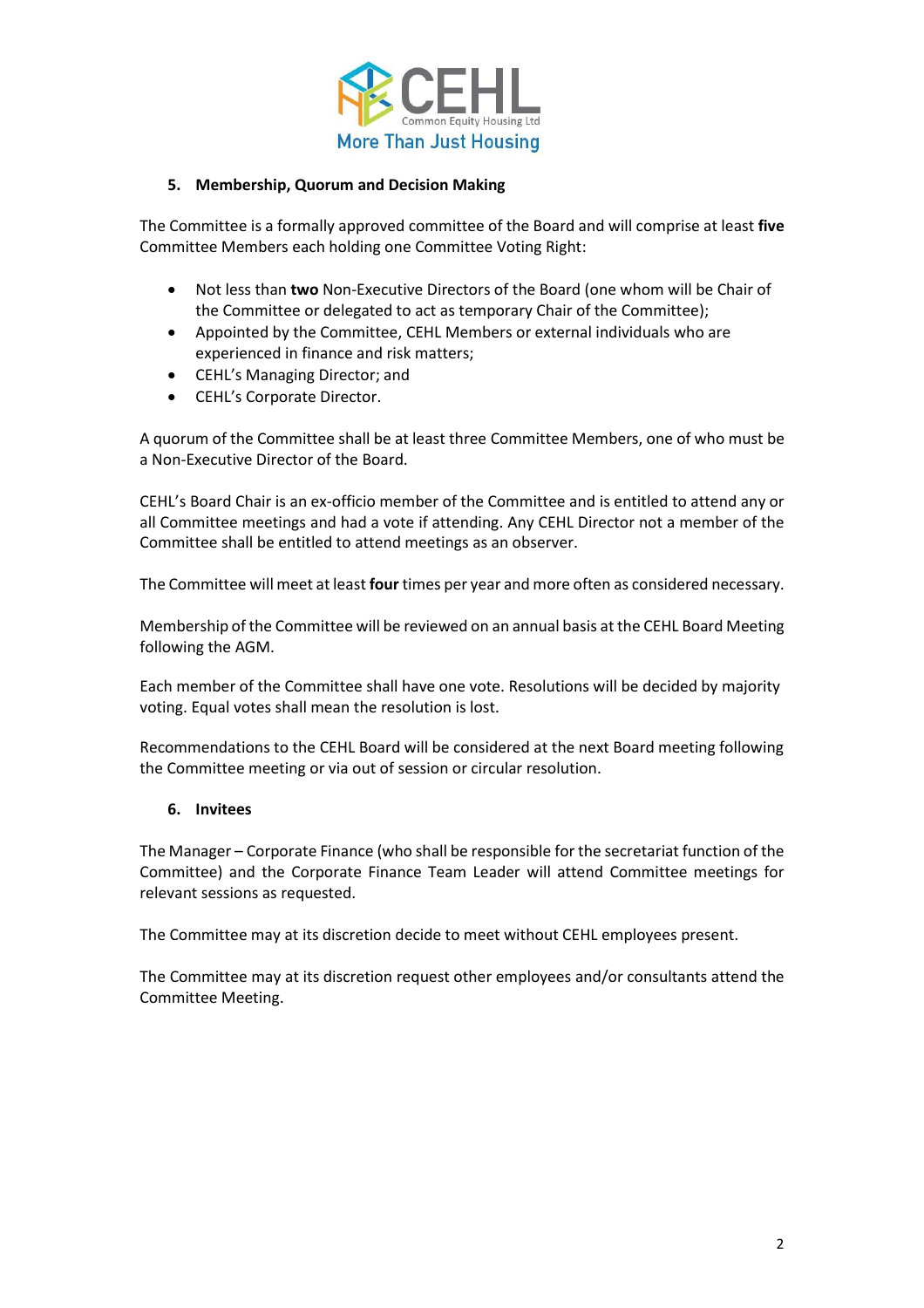

#### **7. Administration, Meeting and Review**

- *Agenda:* Each Member has the right to place items on the Agenda. The Agenda will be finalised by the Chair. The required papers will be circulated with the Agenda not less than 5 days prior to the meeting
- *Minutes:* Minutes will be taken and circulated to Committee Members within two weeks of the meeting. Once approved by the Committee Chair they will be circulated to the Board with recommendations clearly set out for Board consideration. The Committee Chair shall report to the Board.
- *Conflicts:* Members will be invited to disclose any conflicts of interest at the commencement of each Committee meeting. Where Members are deemed to have a real or perceived Conflict of Interest they are required to excuse themselves from participation in discussion and recommendations on the matter.
- *Review:* The Committee will review its performance annually and should include identification of opportunities for improvement and identify additional training and education that may be of assistance to Directors. The Chair will co-ordinate the review and table it at the Board.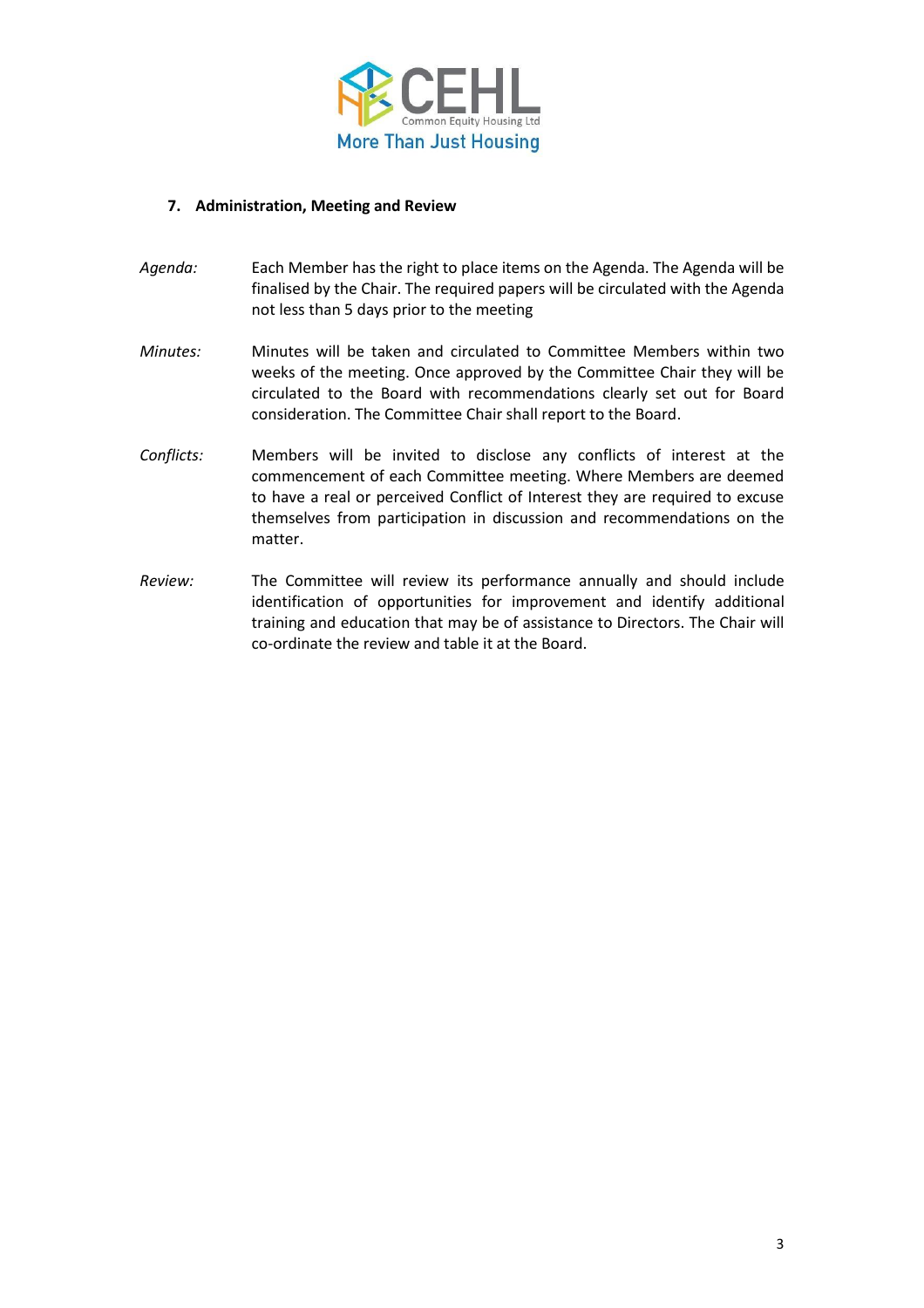

#### **CEHL FINANCE AND RISK COMMITTEE CHARTER**

#### **ATTACHMENT A**

## *Guidance areas for the Committee's oversight & review*

#### **Finance**

- 1. Contribute to and review CEHL's Finance Strategy.
- 2. Review and monitor CEHL's financial performance, including borrowings and loan covenants, and report on such matters as may be required.
- 3. Make recommendations to the Board with respect to borrowings, investments and budgets.
- 4. Review all significant changes to accounting policies.
- 5. Receive the final draft of CEHL's annual financial statements for review and make recommendations to the Board on their acceptability.

#### **Audit**

- 1. Make recommendations to the Board in respect to the appointment and remuneration of Auditors.
- 2. Manage the relationship with the external auditors on behalf of the Board.
- 3. At the Committee's discretion, undertake in camera sessions with external and internal auditors independent of CEHL employees.
- 4. Provide oversight and guidance to Management in the completion of the annual audit.
- 5. Develop and oversee an annual Internal Audit Plan to assess risk and management controls across specific business or risk areas as the Committee sees fit.

#### **Insurance**

- 1. Review the adequacy of insurance cover.
- 2. Appoint insurance brokers and/or insurers.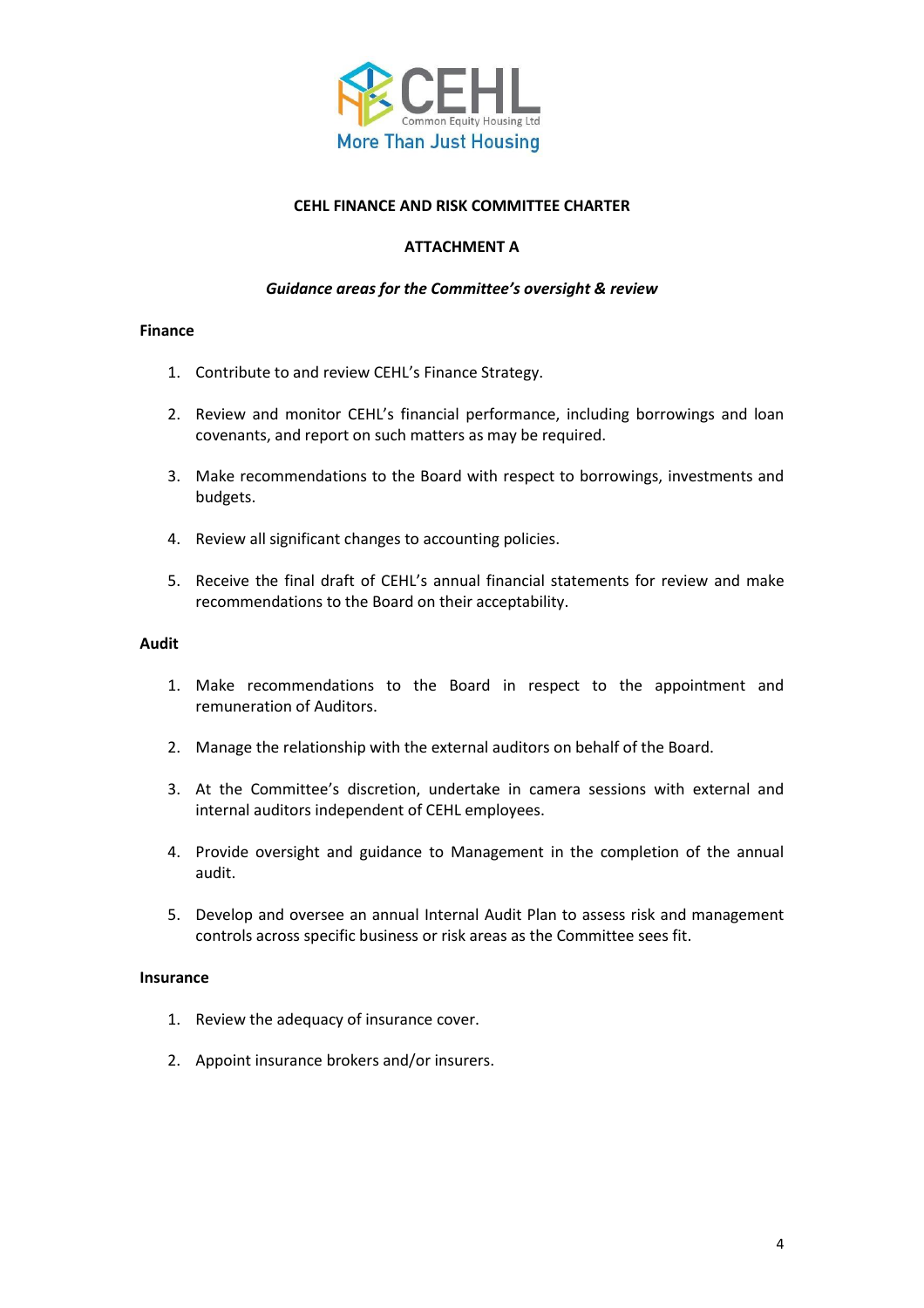

#### **Board**

- 1. Provide high-level advice and guidance to the Board on CEHL's operating environment.
- 2. Make recommendations to the Board on risk appetite, risk tolerance and emerging risks.
- 3. Encourage the professional development of Directors around finance and risk matters to support them in discharging their governance responsibilities.
- 4. Make recommendations to the Board in respect to the financial component of CEHL's Delegated and Reserved Powers Policy.

#### **Risk**

- 1. Monitor and review CEHL's risk policies.
- 2. Review the utility, effectiveness and efficiency of CEHL's risk management in the context of CEHL's size, scale, complexity and scope of operations.
- 3. Review CEHL's risk appetite and risk tolerance as determined by the Board on a holistic enterprise-wide basis and with respect to relevant categories of operational risk.
- 4. Review management's implementation of CEHL's risk treatment and mitigation activities and assess compliance and effectiveness.
- 5. Review the categorisation and reporting of risk to ensure critical factors are identified and effectively reported to the Board.
- 6. Consider concentrations of risk and the interrelationship of key risks to provide advice and guidance to the Board on an enterprise-wide level.
- 7. Access and/or commission and review reports from management, auditors, company lawyers, regulators and consultants.
- 8. Consider how risks may be / have been / should be transferred and review insurance and other risk transfer arrangements accordingly.
- 9. Oversight of the risks related to specific projects, property developments and initiatives, with a focus on those that may have a material impact.
- 10. Review CEHL's risk register on a regular basis, with the updated critical and severe risks to be formally acknowledged annually and approved by the Board.
- 11. Oversight of compliance with legislative requirements via a regular compliance report.